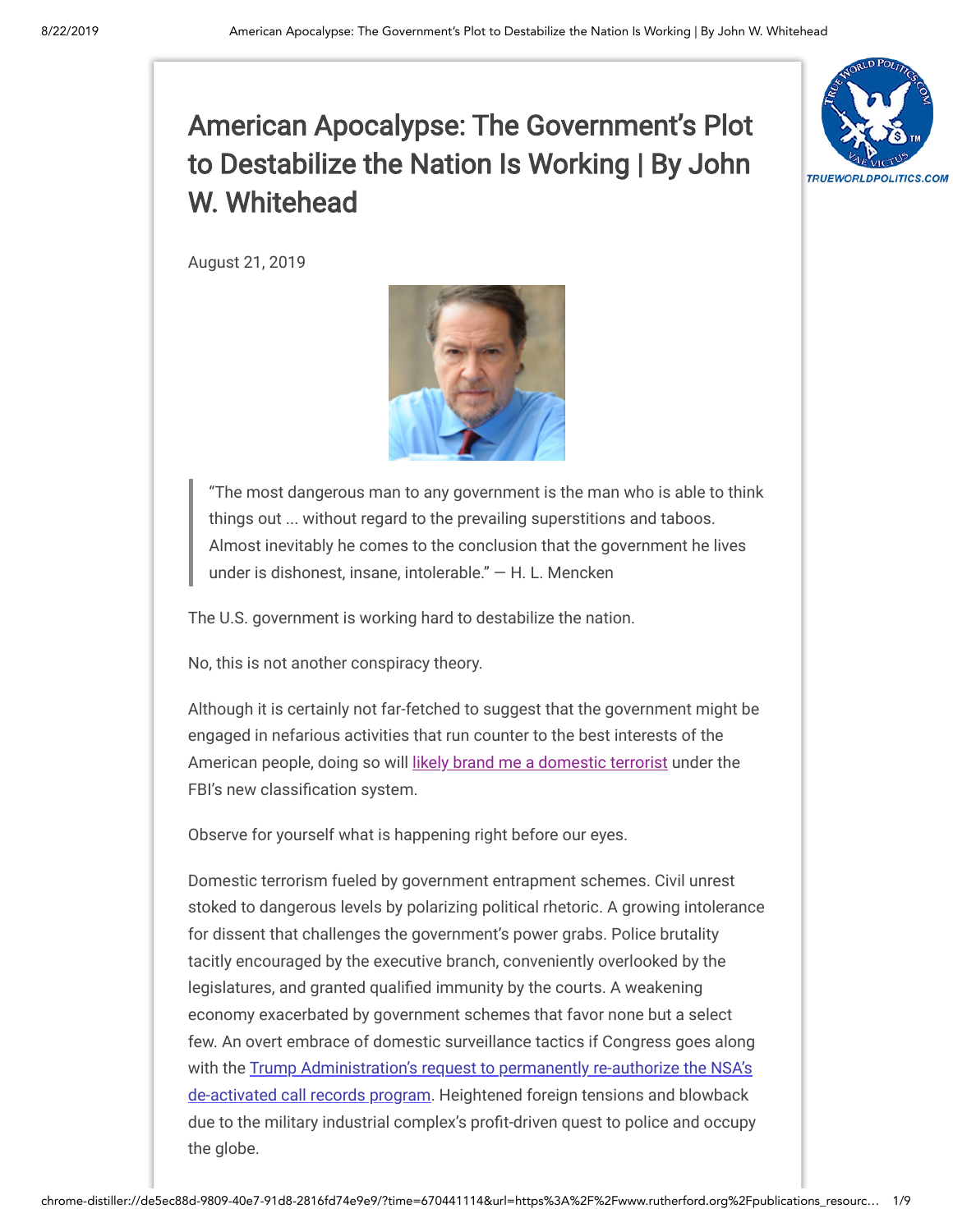The seeds of chaos are being sown, and it's the U.S. government that will reap the harvest.

Mark my words, there's trouble brewing.

[The training video](https://theintercept.com/2016/10/13/pentagon-video-warns-of-unavoidable-dystopian-future-for-worlds-biggest-cities/) is only five minutes long, but it says a lot about the government's mindset, the way its views the citizenry, and the so-called "problems" that the government must be prepared to address in the near future through the use of martial law.

Even more troubling, however, is what this military video doesn't say about the Constitution, about the rights of the citizenry, and about the dangers of locking down the nation and using the military to address political and social problems.

The training video anticipates that all hell will break loose by 2030—that's barely ten short years away—but the future is here ahead of schedule.

We're already witnessing a breakdown of society on virtually every front.

By waging endless wars abroad, by bringing the instruments of war home, by transforming police into extensions of the military, by turning a free society into a suspect society, by treating American citizens like enemy combatants, by discouraging and criminalizing a free exchange of ideas, by making violence its calling card through SWAT team raids and militarized police, by fomenting division and strife among the citizenry, by acclimating the citizenry to the sights and sounds of war, and by generally making peaceful revolution all but impossible, the government has engineered an environment in which domestic violence is becoming almost inevitable.

The danger signs are screaming out a message

The government is anticipating trouble (read: civil unrest), which is code for anything that challenges the government's authority, wealth and power.

[According to the Pentagon training video created by the Army for U.S. Special](https://theintercept.com/2016/10/13/pentagon-video-warns-of-unavoidable-dystopian-future-for-worlds-biggest-cities/) Operations Command, the U.S. government is grooming its armed forces to solve future domestic political and social problems.

What they're really talking about is martial law, packaged as a well-meaning and overriding concern for the nation's security.

The chilling five-minute training video, obtained by The Intercept through a FOIA request and made available [online,](https://theintercept.com/2016/10/13/pentagon-video-warns-of-unavoidable-dystopian-future-for-worlds-biggest-cities/) paints an ominous picture of the future—a future the military is preparing for—bedeviled by "criminal networks," "substandard infrastructure," "religious and ethnic tensions," "impoverishment,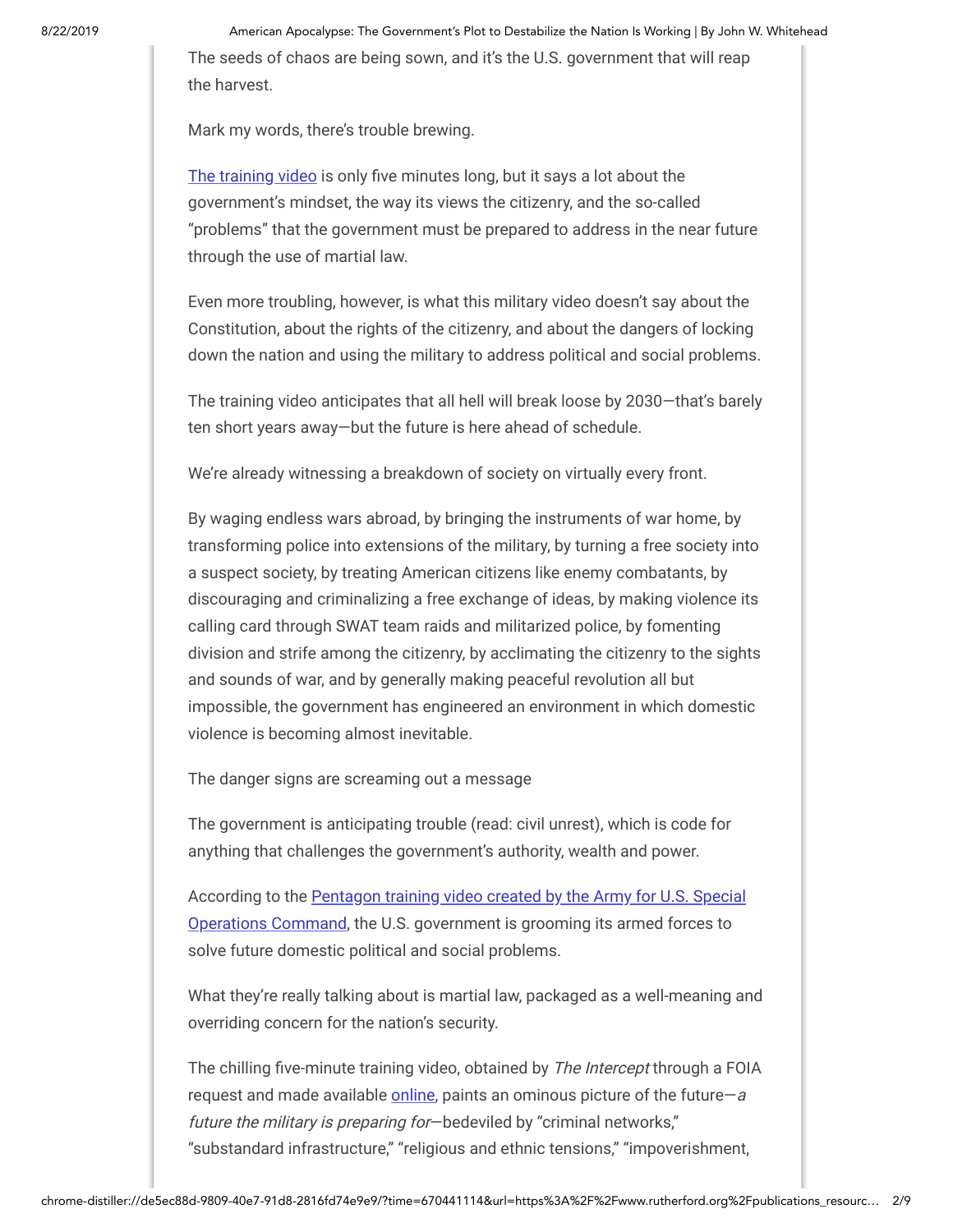8/22/2019 American Apocalypse: The Government's Plot to Destabilize the Nation Is Working | By John W. Whitehead slums," "open landfills, over-burdened sewers," a "growing mass of unemployed," and an urban landscape in which the prosperous economic elite must be protected from the impoverishment of the have nots.

And then comes the kicker.

Three-and-a-half minutes into the **Pentagon's dystopian vision** of "a world of Robert Kaplan-esque urban hellscapes  $-$  brutal and anarchic supercities filled with gangs of youth-gone-wild, a restive underclass, criminal syndicates, and bands of malicious hackers," the ominous voice of the narrator speaks of a need to "drain the swamps."

Drain the swamps.

Surely, we've heard that phrase before?

Ah yes.

Emblazoned on t-shirts and signs, shouted at rallies, and used as a rallying cry among Trump supporters, "drain the swamp" became one of Donald Trump's most-used campaign slogans.

Far from draining the [politically corrupt swamps of Washington DC](http://time.com/donald-trump-drain-swamp/) of lobbyists and special interest groups, however, the Trump Administration has further mired us in a [sweltering bog of corruption and self-serving tactics.](https://www.washingtonpost.com/opinions/2019/06/10/new-revelations-show-trump-administration-is-making-swamp-even-swampier/)

Funny how the more things change, the more they stay the same.

Now the government has adopted its own plans for swamp-draining, only it [wants to use the military to drain the swamps of futuristic urban American](https://theintercept.com/2016/10/13/pentagon-video-warns-of-unavoidable-dystopian-future-for-worlds-biggest-cities/) cities of "noncombatants and engage the remaining adversaries in high intensity conflict within."

And who are these noncombatants, a military term that refers to civilians who are not engaged in fighting?

They are, according to the Pentagon, "adversaries."

They are "threats."

They are the "enemy."

They are people who don't support the government, people who live in fastgrowing urban communities, people who may be less well-off economically than the government and corporate elite, people who engage in protests, people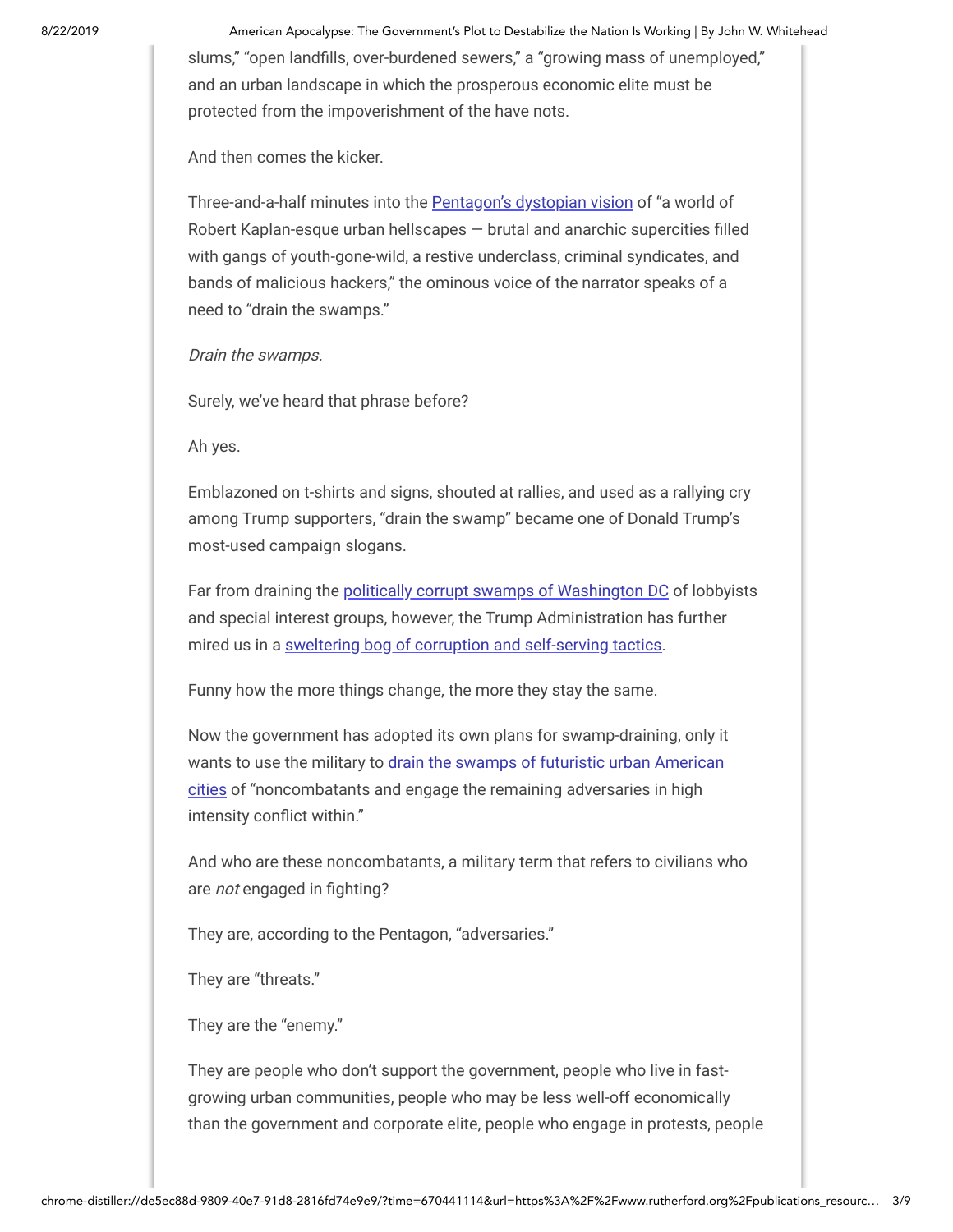who are unemployed, people who engage in crime (in keeping with the government's fast-growing, overly broad definition of what constitutes a crime).

In other words, in the eyes of the U.S. military, noncombatants are American citizens a.k.a. domestic extremists a.k.a. enemy combatants who must be identified, targeted, detained, contained and, if necessary, eliminated.

In the future imagined by the Pentagon, any walls and prisons that are built will be used to protect the societal elite—the haves—from the have-nots.

If you haven't figured it out already, we the people are the have-nots.

Suddenly it all begins to make sense.

The events of recent years: the invasive surveillance, the extremism reports, the civil unrest, the protests, the shootings, the bombings, the military exercises and active shooter drills, the color-coded alerts and threat assessments, the fusion centers, the transformation of local police into extensions of the military, the distribution of military equipment and weapons to local police forces, the government databases containing the names of dissidents and potential troublemakers.

The government is systematically locking down the nation and shifting us into martial law.

This is how you prepare a populace to accept a police state willingly, even gratefully.

You don't scare them by making dramatic changes. Rather, you acclimate them slowly to their prison walls.

Persuade the citizenry that their prison walls are merely intended to keep them safe and danger out. Desensitize them to violence, acclimate them to a military presence in their communities, and persuade them that there is nothing they can do to alter the seemingly hopeless trajectory of the nation.

Before long, no one will even notice the floundering economy, the blowback arising from military occupations abroad, the police shootings, the nation's deteriorating infrastructure and all of the other mounting concerns.

It's happening already.

The sight of police clad in body armor and gas masks, wielding semiautomatic rifles and escorting an armored vehicle through a crowded street, a scene likened to ["a military patrol through a hostile city,](https://www.washingtonpost.com/news/checkpoint/wp/2016/07/11/why-the-police-in-baton-rouge-look-like-theyre-dressed-for-war/)" no longer causes alarm among the general populace.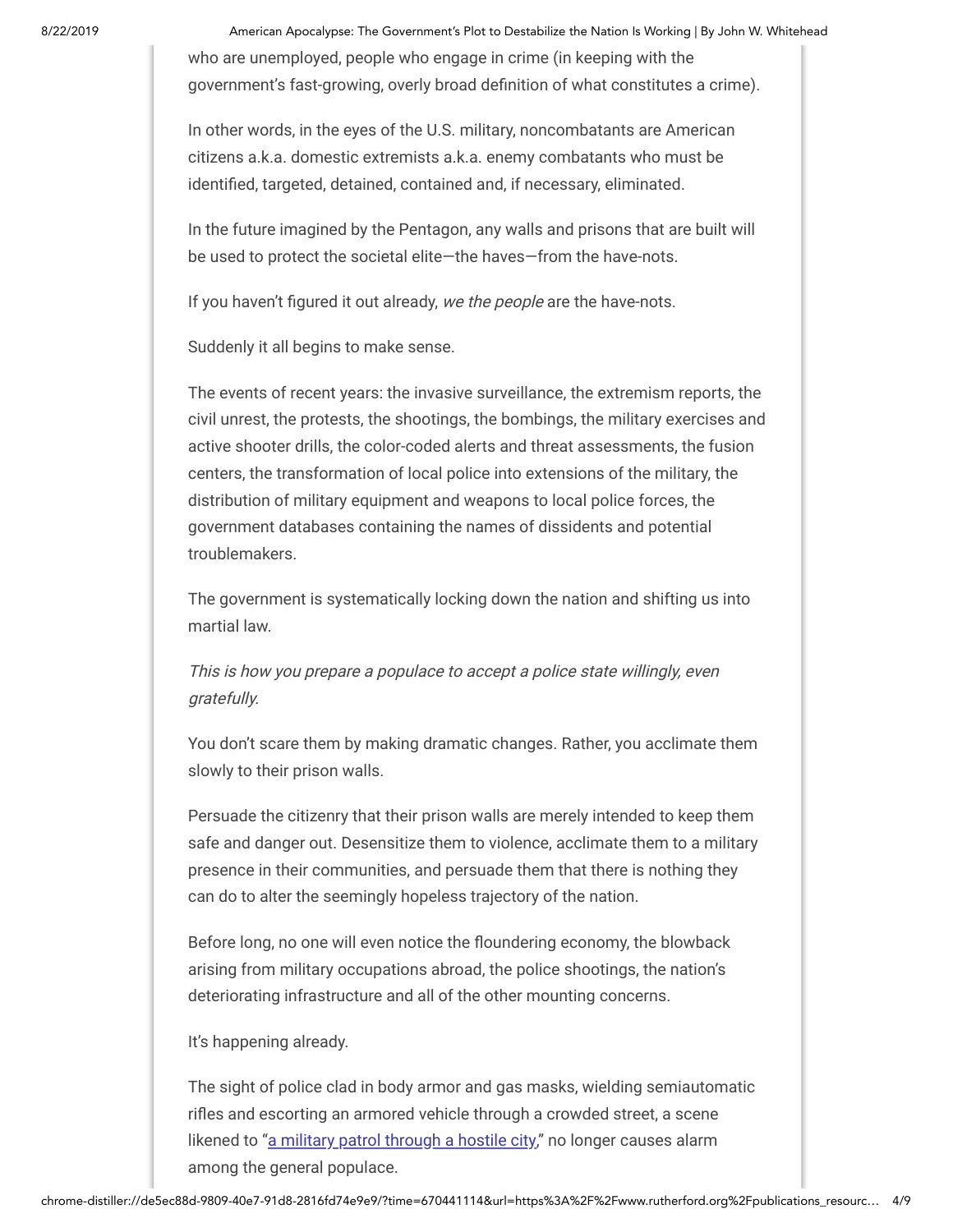Few seem to care about the government's endless wars abroad that leave communities shattered, families devastated and our national security at greater risk of blowback.

The Deep State's tactics are working.

We've allowed ourselves to be acclimated to the occasional lockdown of government buildings, [Jade Helm](http://www.washingtonpost.com/news/checkpoint/wp/2015/03/31/why-the-new-special-operations-exercise-freaking-out-the-internet-is-no-big-deal/) military drills in small towns so that special operations forces can get ["realistic military training"](http://www.chron.com/news/article/Covert-warfare-comming-to-Texas-6157685.php) in "hostile" territory, and [Live Active Shooter Drill](http://www.washingtonpost.com/news/national/wp/2014/11/14/i-thought-he-was-going-to-shoot-me-unsuspecting-middle-school-students-terrified-by-active-shooter-drill/) training exercises, carried out at schools, in shopping malls, and on public transit, which can and do fool law enforcement officials, students, teachers and bystanders into thinking it's a real crisis.

Still, you can't say we weren't warned about the government's nefarious schemes to lock down the nation.

Back in [2008, an Army War College](http://www.rawstory.com/news/2008/Report_Military_may_have_to_quell_1229.html) report revealed that "widespread civil violence inside the United States would force the defense establishment to reorient priorities in extremis to defend basic domestic order and human security." The 44-page report went on to warn that potential causes for such civil unrest could include another terrorist attack, "unforeseen economic collapse, [loss of functioning political and legal order,](http://www.rawstory.com/news/2008/Report_Military_may_have_to_quell_1229.html) purposeful domestic resistance or insurgency, pervasive public health emergencies, and catastrophic natural and human disasters."

In 2009, reports by the Department of Homeland Security surfaced that labelled [right-wing and left-wing activists and military veterans](http://www.dailykos.com/story/2012/8/6/1117242/-Remember-the-DHS-Right-Wing-Extremist-Report) as extremists (a.k.a. terrorists) and called on the government to subject such targeted individuals to full-fledged pre-crime surveillance. Almost a decade later, after spending billions to fight terrorism, the DHS concluded that the [greater threat is not ISIS](http://insider.foxnews.com/2015/02/21/leaked-dhs-reports-greatest-threat-us-national-security-domestic-right-wing-extremists) but domestic right-wing extremism.

[Meanwhile, the government has been amassing an arsenal of military weapons](http://www.washingtontimes.com/news/2016/jan/7/golden-hammer-feds-spending-millions-to-arm-agenci/) for use domestically and equipping and training their "troops" for war. Even government agencies with largely administrative functions such as the Food and Drug Administration, Department of Veterans Affairs, and the Smithsonian have been acquiring body armor, riot helmets and shields, cannon launchers and police firearms and ammunition. In fact, there are now at least 120,000 armed federal agents carrying such weapons who possess the power to arrest.

Rounding out this profit-driven campaign to turn American citizens into enemy combatants (and America into a battlefield) is a technology sector that has [been colluding with the government to create a Big Brother that is all-knowing,](http://www.techinsider.io/how-youre-tracked-on-a-regular-basis-2016-6) all-seeing and inescapable. It's not just the drones, [fusion centers,](https://www.washingtonpost.com/investigations/dhs-fusion-centers-portrayed-as-pools-of-ineptitude-and-civil-liberties-intrusions/2012/10/02/10014440-0cb1-11e2-bd1a-b868e65d57eb_story.html) license plate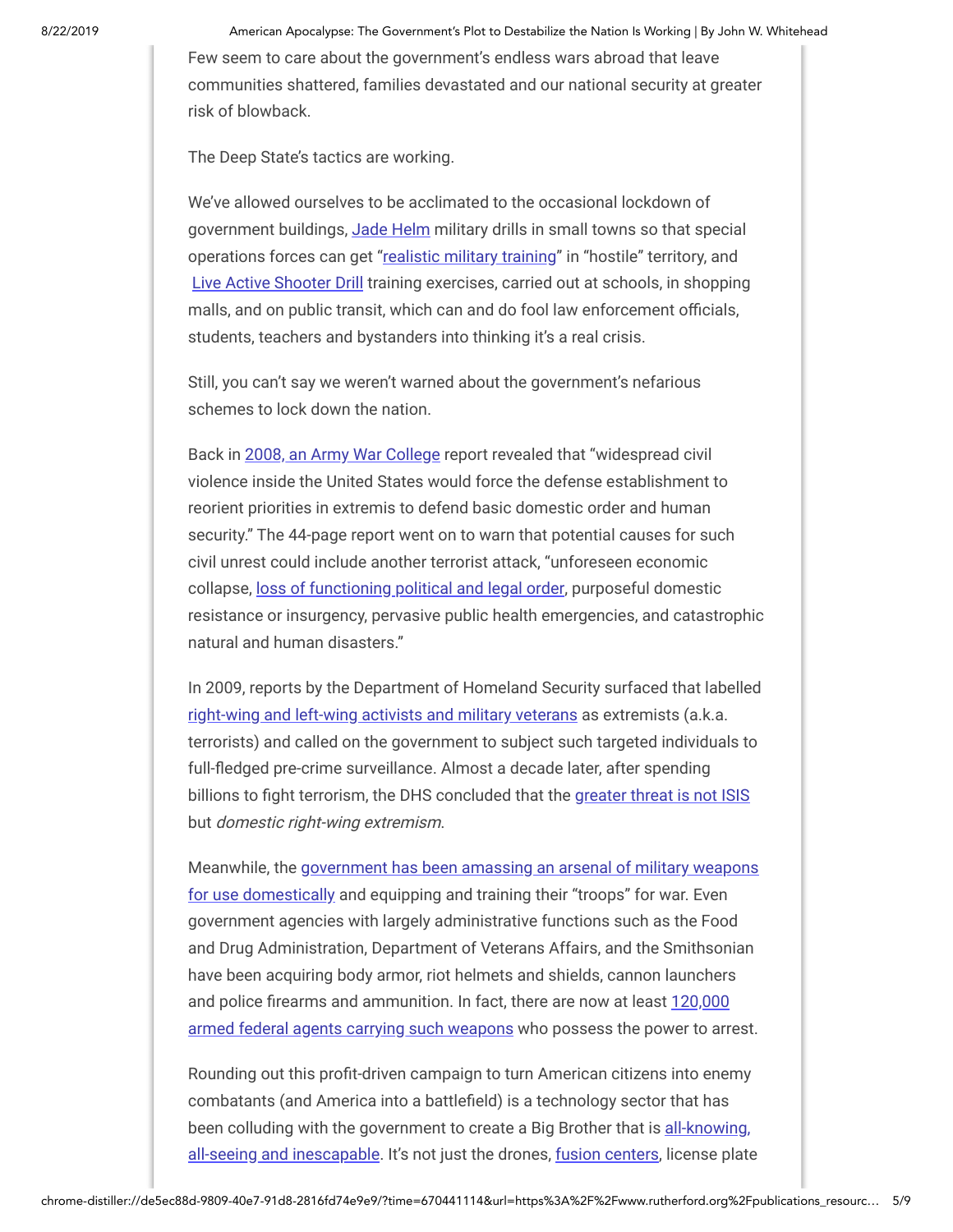readers, stingray devices and the NSA that you have to worry about. You're also being tracked by the [black boxes in your cars](http://www.techinsider.io/how-youre-tracked-on-a-regular-basis-2016-6), your cell phone, smart devices in your home, grocery loyalty cards, social media accounts, credit cards, streaming services such as Netflix, Amazon, and e-book reader accounts.

All of this has taken place right under our noses, funded with our taxpayer dollars and carried out in broad daylight without so much as a general outcry from the citizenry.

And then you have the government's Machiavellian schemes for unleashing all manner of dangers on an unsuspecting populace, then demanding additional powers in order to protect "we the people" from the threats.

Seriously, think about it.

The government claims to be protecting us from cyberterrorism, but who is the [biggest black market buyer and stockpiler of cyberweapons](https://www.theverge.com/2013/5/10/4319278/us-government-hacking-threatens-cybersecurity-former-officials-say) (weaponized malware that can be used to hack into computer systems, spy on citizens, and destabilize vast computer networks)? The U.S. government.

The government claims to be protecting us from weapons of mass destruction, but what country has one the deadliest arsenals of weapons of mass [destruction and has a history of using them on the rest of the world? T](http://theweek.com/articles/460030/americas-weapons-mass-destruction-by-numbers)he U.S. [government. Indeed, which country has a history of secretly testing out](http://www.businessinsider.com/military-government-secret-experiments-biological-chemical-weapons-2016-9) dangerous weapons and technologies on its own citizens? The U.S. government.

The government claims to be protecting us from foreign armed threats, but who is the [largest weapons manufacturer and exporter](http://www.motherjones.com/politics/2016/07/tomdispatch-dc-congress-defense-international-arms-business) in the world, such that they are literally arming the world? The U.S. government. For that matter, where did [ISIS get many of their deadliest weapons](http://www.cnn.com/2015/12/08/politics/amnesty-international-isis-weapons-u-s-/), including assault rifles and tanks to anti-missile defenses? From the U.S. government.

The government claims to be protecting the world from the menace of foreign strongmen, but how did [Saddam Hussein build Iraq's massive arsenal](http://www.pbs.org/wgbh/pages/frontline/shows/longroad/etc/arming.html) of tanks, planes, missiles, and chemical weapons during the 1980s? With help from the [U.S. government. And who gave Osama bin Laden and al-Qaida "access to a](http://www.nbcnews.com/id/3340101/t/bin-laden-comes-home-roost/#.WRntIFUrK70) fortune in covert funding and top-level combat weaponry"? The U.S. government.

The government claims to be protecting us from terrorist plots, but what country has a [pattern and practice of entrapment](https://theintercept.com/2015/03/16/howthefbicreatedaterrorist/) that involves targeting vulnerable individuals, feeding them with the propaganda, know-how and weapons intended to turn them into terrorists, and then arresting them as part of an elaborately orchestrated counterterrorism sting? The U.S. government.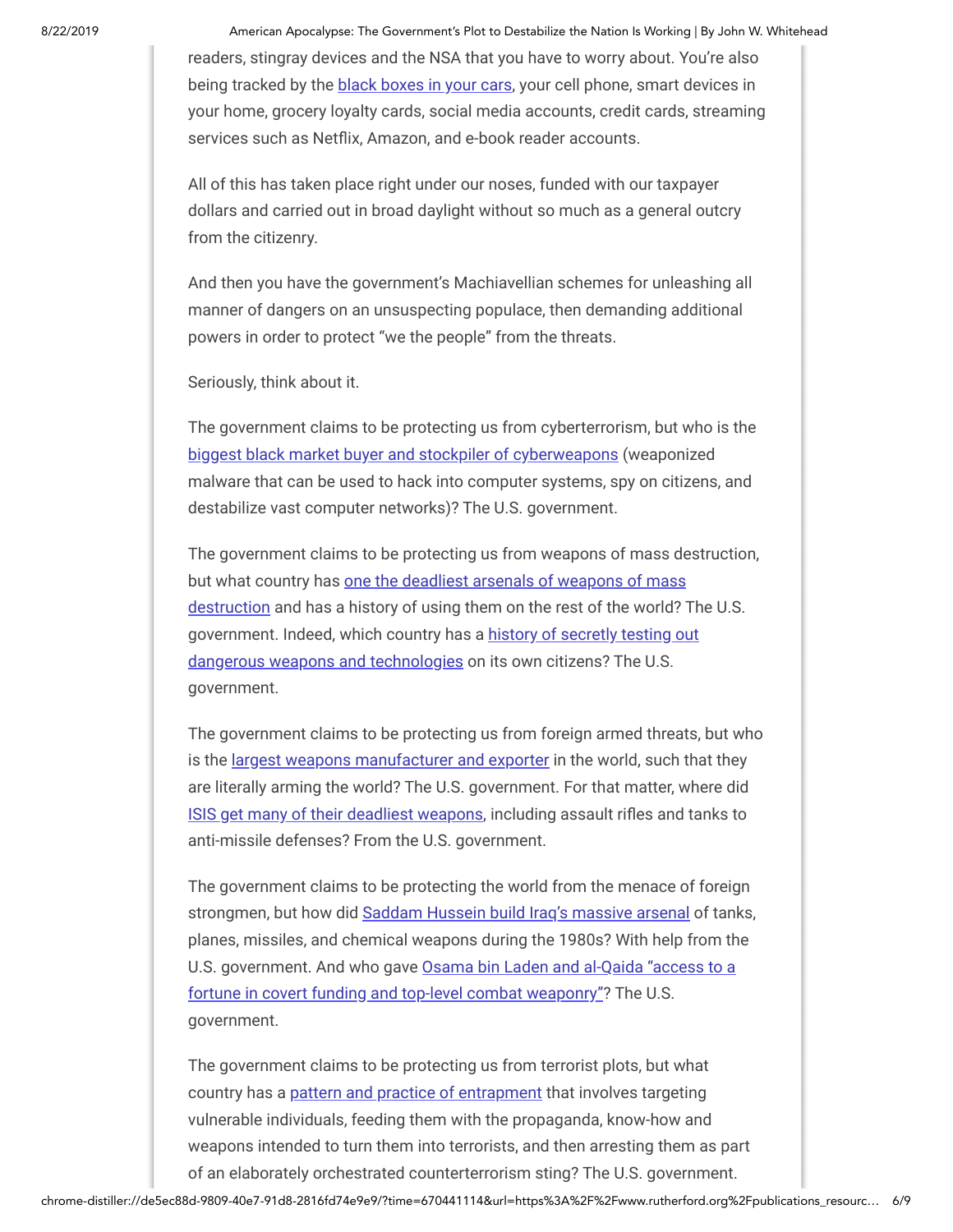8/22/2019 American Apocalypse: The Government's Plot to Destabilize the Nation Is Working | By John W. Whitehead For that matter, the government claims to be protecting us from nuclear threats, but which is the [only country to ever use a nuclear weapon in wartime?](http://www.icanw.org/the-facts/the-nuclear-age/) The United States.

Are you getting the picture yet?

The U.S. government isn't *protecting* us from terrorism.

The U.S. government is *creating* the terror. It is, in fact, the source of the terror.

Just think about it for a minute: Cyberwarfare. Terrorism. Bio-chemical attacks. The nuclear arms race. Surveillance. The drug wars.

Almost every national security threat that the government has claimed greater powers in order to fight-all the while undermining the liberties of the American citizenry—has been manufactured in one way or another by the government.

Did I say Machiavellian? This is downright evil.

We're not dealing with a government that exists to serve its people, protect their liberties and ensure their happiness. Rather, these are the diabolical machinations of a make-works program carried out on an epic scale whose only purpose is to keep the powers-that-be permanently (and profitably) employed.

It's time to wake up and stop being deceived by government propaganda.

Mind you, by "government," I'm not referring to the highly partisan, two-party bureaucracy of the Republicans and Democrats.

I'm referring to "government" with a capital "G," the entrenched Deep State that is unaffected by elections, unaltered by populist movements, and has set itself beyond the reach of the law.

I'm referring to the corporatized, militarized, entrenched bureaucracy that is fully operational and staffed by unelected officials who are, in essence, running the country and calling the shots in Washington DC, no matter who sits in the White House.

Be warned: in the future envisioned by the government, we will not be viewed as Republicans or Democrats. Rather, "we the people" will be enemies of the state.

[For years, the government has been warning against the dangers of domestic](http://www.cnn.com/2015/02/19/politics/terror-threat-homeland-security/) terrorism, erecting [surveillance systems](http://www.cbsnews.com/feature/nsa-surveillance-exposed/) to monitor its own citizens, creating classification systems to label any viewpoints that challenge the status quo as extremist, and [training law enforcement agencies](http://www.nytimes.com/2015/06/16/opinion/the-other-terror-threat.html) to equate anyone possessing anti-government views as a domestic terrorist.